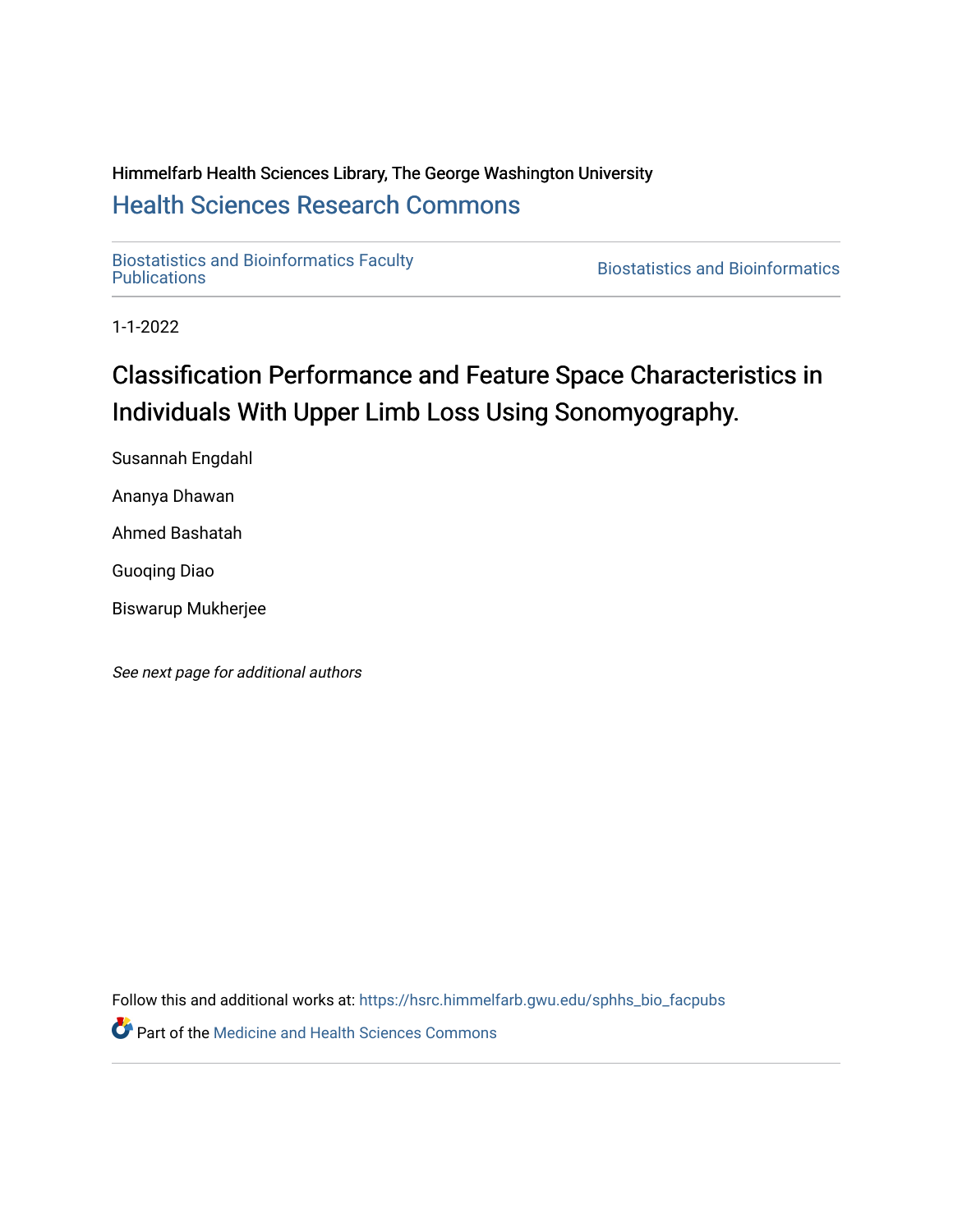# Authors

Susannah Engdahl, Ananya Dhawan, Ahmed Bashatah, Guoqing Diao, Biswarup Mukherjee, Brian Monroe, Rahsaan Holley, and Siddhartha Sikdar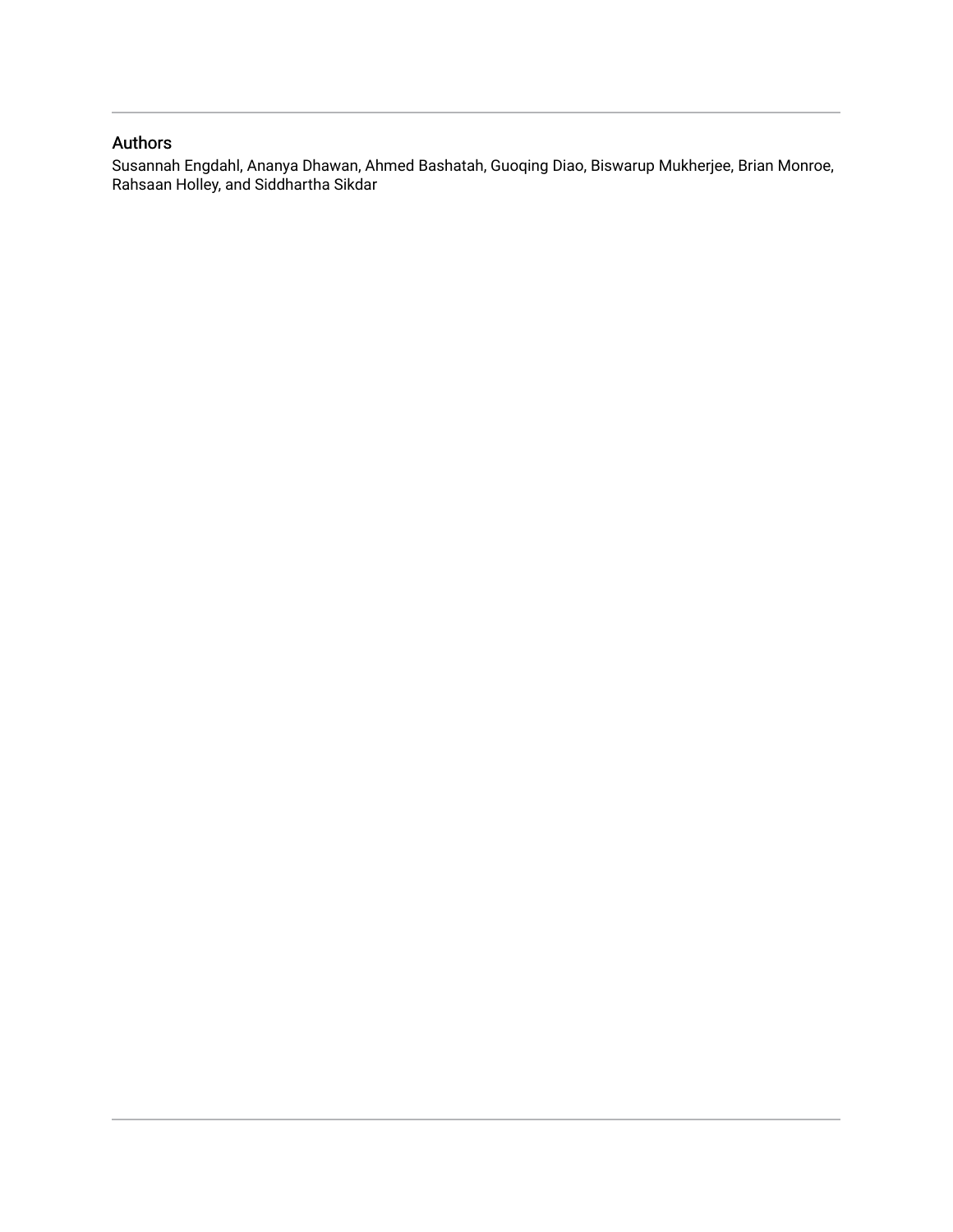Received 7 October 2021; revised 7 December 2021; accepted 1 January 2022. Date of publication 6 January 2022; date of current version 17 January 2022.

*Digital Object Identifier 10.1109/JTEHM.2022.3140973*

# Classification Performance and Feature Space Characteristics in Individuals With Upper Limb Loss Using Sonomyography

# SUSANNAH ENGDAHL<sup>®[1](https://orcid.org/0000-0001-7341-4624)</sup>, ANAN[YA D](https://orcid.org/0000-0001-5528-3763)HAWA[N](https://orcid.org/0000-0002-5167-5716)<sup>®1</sup>, AHM[ED](https://orcid.org/0000-0002-8982-7180) BASHATAH<sup>1</sup>, GUOQING DIAO<sup>2</sup>, BISWARUP MUKHERJEE<sup>®1</sup>, BRIAN M[ON](https://orcid.org/0000-0002-6426-2320)ROE<sup>®3</sup>, RAHSAAN HOLLEY<sup>4</sup>, AND SIDDHARTHA SIKDAR<sup>©1</sup>, (Member, IEEE)

<sup>1</sup>Department of Bioengineering, George Mason University, Fairfax, VA 20030, USA <sup>2</sup>Department of Biostatistics and Bioinformatics, The George Washington University, Washington, DC 20052, USA <sup>3</sup>Hanger Clinic, Laurel, MD 20707, USA <sup>4</sup>MedStar National Rehabilitation Hospital, Washington, DC 20010, USA

*(Susannah Engdahl and Ananya Dhawan are co-first authors.)* CORRESPONDING AUTHOR: S. SIKDAR (ssikdar@gmu.edu)

This work was supported in part by the Department of Defense under Award W81XWH-16-1-0722 and in part by the National Institutes of Health under Award U01EB027601.

This work involved human subjects in its research. Approval of all ethical and experimental procedures and protocols was granted by the Institutional Review Board, George Mason University, under Approval No. 492701, and the Institutional Review Board, the MedStar National Rehabilitation Network, under Approval No. 2016-173.

> This article has supplementary downloadable material available at https://doi.org/10.1109/JTEHM.2022.3140973, provided by the authors.

**ABSTRACT** *Objective*: Sonomyography, or ultrasound-based sensing of muscle deformation, is an emerging modality for upper limb prosthesis control. Although prior studies have shown that individuals with upper limb loss can achieve successful motion classification with sonomyography, it is important to better understand the time-course over which proficiency develops. In this study, we characterized user performance during their initial and subsequent exposures to sonomyography. *Method*: Ultrasound images corresponding to a series of hand gestures were collected from individuals with transradial limb loss under three scenarios: during their initial exposure to sonomyography (Experiment 1), during a subsequent exposure to sonomyography where they were provided biofeedback as part of a training protocol (Experiment 2), and during testing sessions held on different days (Experiment 3). User performance was characterized by offline classification accuracy, as well as metrics describing the consistency and separability of the sonomyography signal patterns in feature space. *Results*: Classification accuracy was high during initial exposure to sonomyography (96.2  $\pm$  5.9%) and did not systematically change with the provision of biofeedback or on different days. Despite this stable classification performance, some of the feature space metrics changed. *Conclusions*: User performance was strong upon their initial exposure to sonomyography and did not improve with subsequent exposure. *Clinical Impact*: Prosthetists may be able to quickly assess if a patient will be successful with sonomyography without submitting them to an extensive training protocol, leading to earlier socket fabrication and delivery.

**INDEX TERMS** Upper limb, pre-prosthetic training, prosthesis control, sonomyography, feature space.

# **I. INTRODUCTION**

VOLUME 10, 2022

Despite the enormous investment of resources in the development of new multi-articulated upper limb prosthetics, a large proportion of individuals with upper limb loss discontinue use of their prosthesis [1]–[3]. Users often experience dissatisfaction with the function and control of their prosthesis [4], [5], so it is crucial that they receive training to mitigate the challenges associated with using the device [6], [7]. Although training has been correlated

with increased prosthesis use [8] and satisfaction [9], patient access to rehabilitation and prosthetic services in the United States is frequently limited [10]. There is also a scarcity of clinicians who specialize in treating upper limb loss [11] and possess the specialized knowledge required to train patients on effective prosthesis use. The difficulty of learning to use a prosthesis may be apparent given certain limitations in the predominant method for sensing and decoding user intent, surface electromyography (EMG). EMG is limited by poor

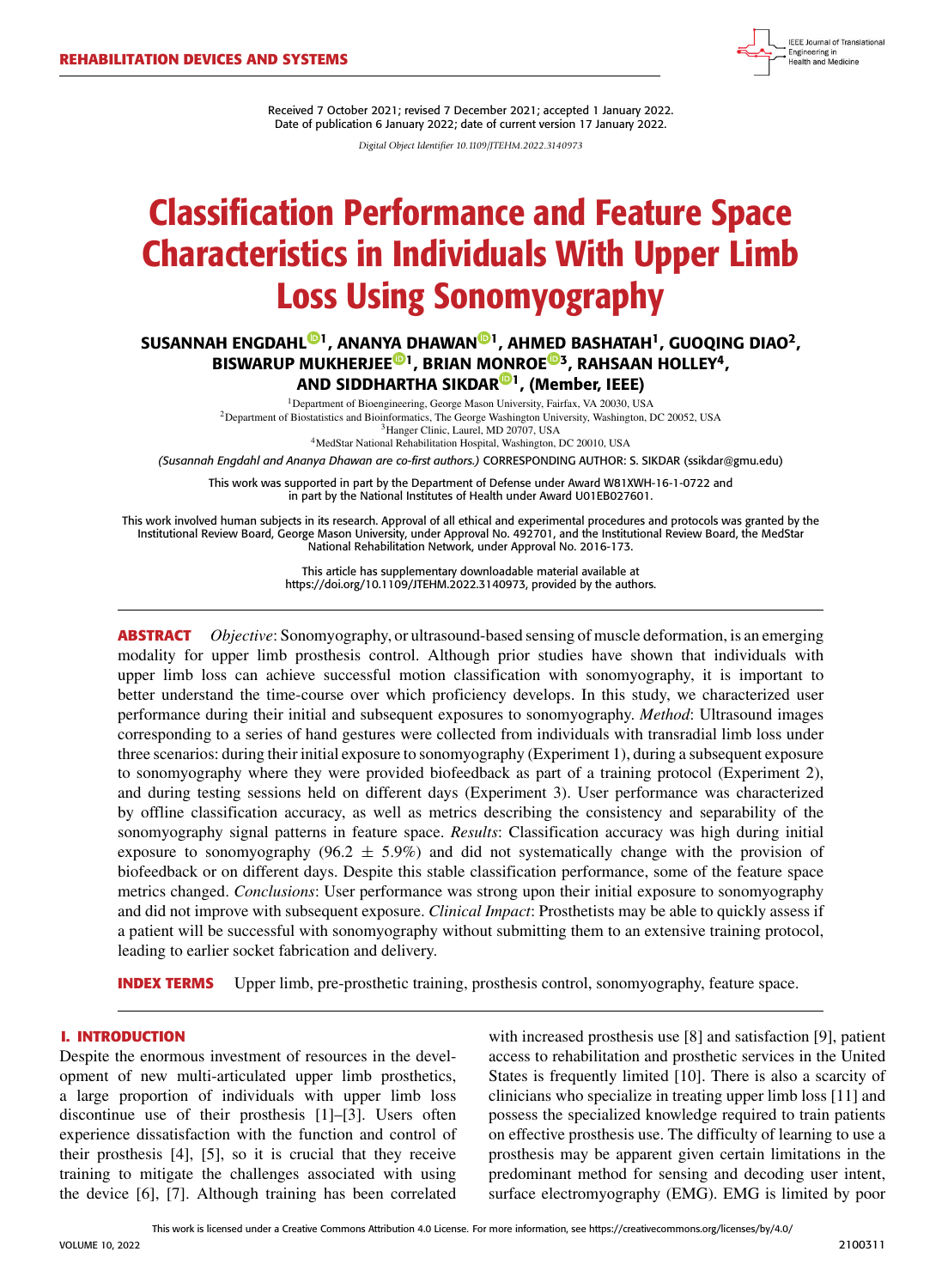amplitude resolution and low signal-to-noise ratio, especially with dry electrodes used in prosthesis sockets [12], [13]. There is also low specificity between muscles due to crosstalk and co-activation, especially for deep-seated muscle groups in the forearm that are responsible for finger movement [14]–[17]. Consequently, multi-articulated hands tend to rely on direct control strategies for opening and closing the terminal device in which EMG signals are recorded from an agonist-antagonist muscle pair. Other methods for controlling multi-articulated prosthetic hands rely on pattern recognition to decode user intent from EMG signal patterns. Although pattern recognition algorithms enable successful real-time grasp classification [18]–[20] and allow for control of a prosthetic hand during real-world functional tasks [21]–[24], users and therapists both report that extended periods of training are typically necessary to achieve stable performance [25], [26].

Given the challenges related to training and reliably decoding user intent with surface EMG, some researchers are pursuing an alternative approach called sonomyography (SMG), which uses ultrasound to sense muscle deformations in the residual limb. Although surface EMG provides temporal information about muscle deformation based on electrical features, ultrasound permits both temporal and spatial characterization of the deformation based on the acquired images. This spatiotemporal information is accessible even for muscles in deep-seated compartments, thus avoiding the problem of low specificity. Numerous prior studies have demonstrated clear potential for the use of SMG in controlling a prosthesis or other human-machine interface [27]–[34]. Our own work has shown that SMG is capable of accurately classifying motor intent for individuals without upper limb loss [35], [36] and individuals with upper limb loss [37], [38] in both offline and real-time settings. In particular, we have demonstrated an offline classification accuracy of 96% for five grasps in individuals with upper limb loss [38]. While these early studies have demonstrated robust classification performance is possible with SMG, the primary clinical benefits have not yet been established. To successfully translate SMG to clinical practice, it is important to better understand the clinical need that SMG can fill. In particular, it remains unknown how quickly prosthesis users can learn to use SMG and repeatably isolate control signals. Our study is focused on investigating this question.

Regardless of the specific prosthesis control strategy, the process by which naïve patients learn to use their device encompasses multiple stages [39], including pre-prosthetic and prosthetic training. The pre-prosthetic training stage involves learning how to generate the requisite control signals for operating a prosthesis, but is usually accomplished without the use of a physical prosthesis. Users are provided various sources of biofeedback, often within a virtual environment, to help them understand what happens physiologically when they perform a movement and how to modulate that activity for prosthetic control. For example, they might view a real-time representation of the EMG

signal to demonstrate how muscle contractions are linked to electrical activity. This functionality is available in several commercial products, such as Ottobock MyoBoy, Ottobock Myo Plus, and Coapt Complete ControlRoom. The prosthetic training stage includes performing functional tasks with a physical prosthesis to become proficient using it in real-world settings. In this paper, we will restrict our discussion to the pre-prosthetic training stage.

During pre-prosthetic training for EMG pattern recognition, the user must learn to produce a specialized set of EMG patterns that are sufficiently consistent and separable from each other to permit accurate gesture classification. This can be difficult since people generally do not have experience modulating EMG signal amplitudes [40]. Individuals with limb loss may be further disadvantaged by motor cortex reorganization following amputation [41], as well as muscle atrophy due to disuse of the residual limb and/or increased reliance on the intact limb [42]. Given these difficulties, it is unsurprising that first attempts to use pattern recognition are often error-prone. For example, one study reported an average initial classification accuracy for individuals with transradial limb loss to be 77.5% for nine motion classes [43]. Training over the course of multiple sessions or days appears to mitigate some of these errors for individuals with and without limb loss, regardless of whether feedback on their performance is provided [43]–[46]. These improvements are credited to changes in the EMG signal patterns such that they become more consistent and/or separable, although the correlation between performance and EMG pattern characteristics is complex and not yet fully understood [46]–[49].

Beyond the primary purpose of helping patients learn how to use a prosthesis, pre-prosthetic training serves an important clinical function by helping prosthetists to understand whether their patients are cognitively and physiologically capable of using a particular control modality. Fabricating and fitting an upper limb prosthesis is time-consuming and expensive, especially if multi-articulated prosthetic hands are included, so prosthetists must ensure patients are suited to the control modality prior to beginning the process [50]. In the case of EMG pattern recognition, patients must be able to produce consistent and separable EMG signal patterns. However, it can be difficult to demonstrate this ability quickly given the prolonged time period needed to develop proficiency, creating a burden on both the prosthetist and patient. Reduced pre-prosthetic training times and quicker assessment of a prospective user's ability to generate consistent and separable control signals may help improve a patient's ease of access to care.

In this study, we investigated whether users can quickly and repeatably isolate SMG control signals during pre-prosthetic training. We characterized user performance during their initial and subsequent exposures to SMG in order to better understand the time-course over which proficiency develops. Performance was characterized by offline classification accuracy, as well as metrics describing the consistency and separability of SMG signal patterns in feature space.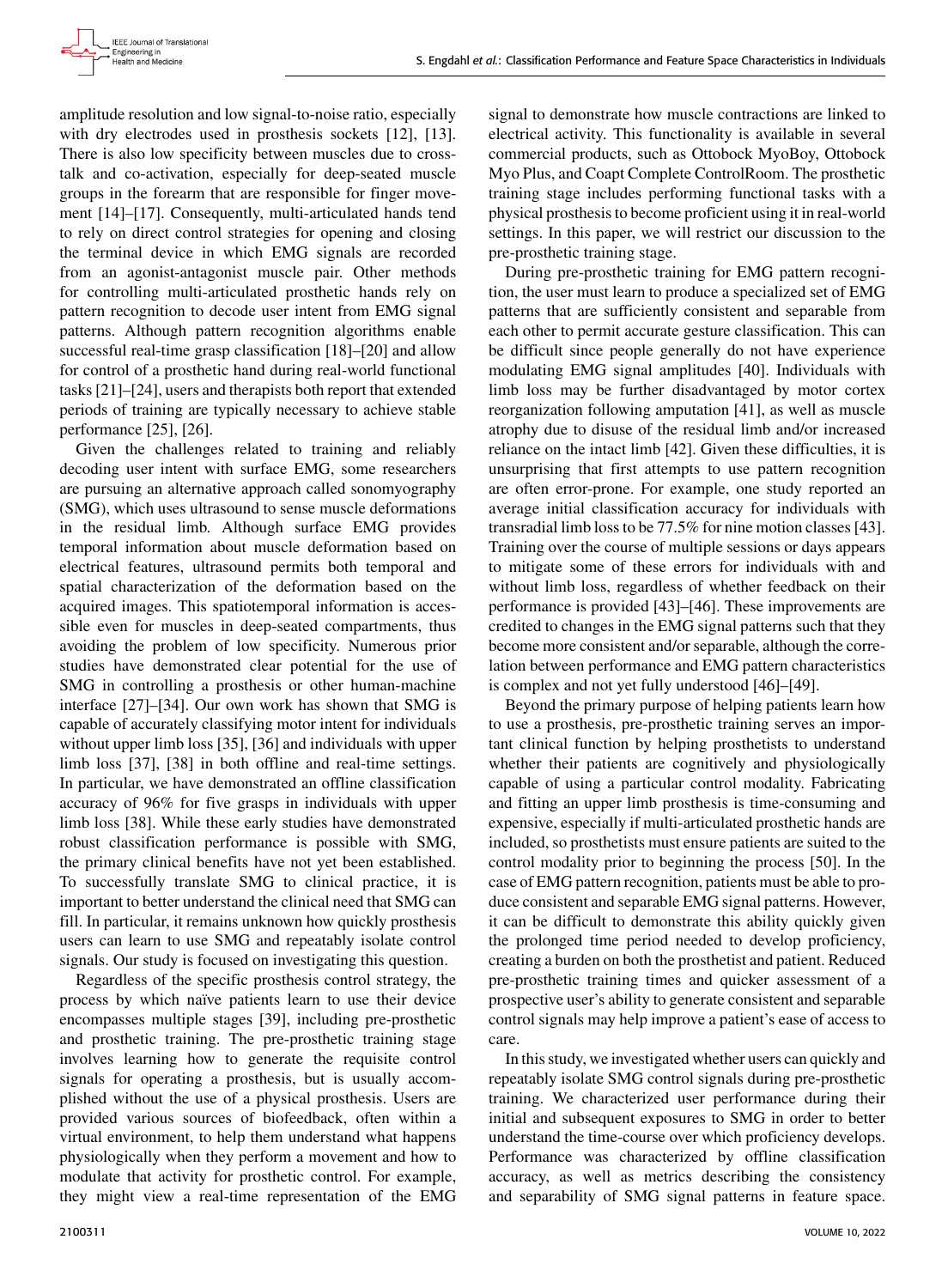

#### **TABLE 1.** Participant characteristics.

| ID              | <b>Sex</b> | Years since<br>amputation | Prior prosthesis experience <sup>a</sup>                     | Affected limb      | Experiment 1 | Experiment 2 | Experiment 3 <sup>c</sup>                                     |
|-----------------|------------|---------------------------|--------------------------------------------------------------|--------------------|--------------|--------------|---------------------------------------------------------------|
| Aml             | M          | 46                        | Direct control (experienced)                                 | Right              | X            | X            | X<br>(Session $1 - 2$ datasets,<br>Session $2 - 11$ datasets) |
| Am <sub>2</sub> | M          | Congenital                | unknown                                                      | Left               | X            |              |                                                               |
| Am3             | M          | 50                        | Direct control (experienced), Patten<br>recognition (novice) | Left               | X            | Х            | Х<br>(Session $1-6$ datasets,<br>Session $2 - 11$ datasets)   |
| Am4             | M          | 7.5                       | Patten recognition (experienced)                             | Left               | X            |              |                                                               |
| Am5             | M          | 1.5                       | Direct control (novice), Patten<br>recognition (novice)      | Right <sup>b</sup> | X            | X            | X<br>(Session 1 – 11 datasets,<br>Session $2 - 4$ datasets)   |
| Am6             | M          |                           | Direct control (novice), Patten<br>recognition (novice)      | Right              | Χ            |              |                                                               |
| Am7             | M          |                           | Direct control (novice)                                      | Left               | X            | X            |                                                               |
| Am8             | F          | 12                        | Direct control (experienced)                                 | Right <sup>b</sup> | $\mathbf X$  | X            |                                                               |

<sup>a</sup> Novice indicates less than two years of experience

<sup>b</sup> Participant was affected bilaterally

° Different numbers of datasets were collected during Experiment 3 due to variation in the participants' availability and stamina

We asked three questions: 1) What is the performance during initial exposure to SMG? 2) Is biofeedback useful in helping users change their performance? 3) Is performance repeatable across multiple exposures to SMG?

## **II. METHODS**

## A. SUBJECTS

We recruited eight participants, including seven individuals with transradial limb amputation and one individual with congenital limb absence (Table 1). These individuals reported using myoelectric prostheses in their daily lives, but were naïve to the use of SMG prior to beginning the study. All individuals provided written informed consent prior to participating in this study, which was approved by the Institutional Review Boards at George Mason University (#492701, approved Oct. 24, 2013) and Med-Star National Rehabilitation Network (#2016-173, approved Sept. 21, 2016).

# B. PROTOCOL

We conducted three different experiments to evaluate our research questions, with some individuals participating in only a subset of the experiments depending on their availability.

# 1) EXPERIMENT 1

All eight participants were included in Experiment 1. Data collection was performed using a clinical ultrasound system (Terason uSmart 3200T, Terason, Burlington, MA). A lowprofile, high-frequency, linear 16HL7 ultrasound transducer was positioned on the volar aspect of participants' residual limb using a stretchable fabric cuff such that muscle deformations associated with all individual phantom finger movements were visually identifiable on the ultrasound images. Ultrasound image sequences were acquired and transferred to a PC in real-time using a USB-based video grabber

VOLUME 10, 2022 2100311

(DVI2USB 3.0, Epiphan Systems, Inc.). The captured screen was then downscaled to  $100 \times 140$  pixels to include only the relevant ultrasound image. The acquired image frames were processed in MATLAB (MathWorks, Natick, MA) using custom algorithms.

To create a dataset for training the classifier, participants performed repeated iterations of one motion from a set of motions that they felt were intuitive to perform. Am2 and Am3 performed power grasp, wrist pronation, thumb flexion, and index finger flexion. Am6 performed wrist pronation and supination, wrist flexion and extension, power grasp, ulnar deviation, and thumb flexion. The other participants performed power grasp, wrist pronation, key grasp, tripod, and index point.

Starting from a resting position, participants followed an auditory cue and moved towards the end state of the desired motion over the course of one second, held the end state position for one second, moved back to rest over the course of one second, and remained at rest for one second. After they repeated this process five times in succession, we extracted the ultrasound image frames corresponding to the motion end state and rest. This process was repeated until all five motions were included in the dataset. Once the dataset was completed, we performed leave-one-out cross-validation with a modified 1-nearest-neighbor classifier that used Pearson's correlation coefficient as a similarity measure [36]. Our modified classifier averages the similarity measurements by class and selects the most similar class instead of selecting the most similar individual image.

# 2) EXPERIMENT 2

A subset of five participants was included in Experiment 2. Data collection procedures were identical to Experiment 1, except that participants instead created a series of datasets across two different phases of data collection. Both phases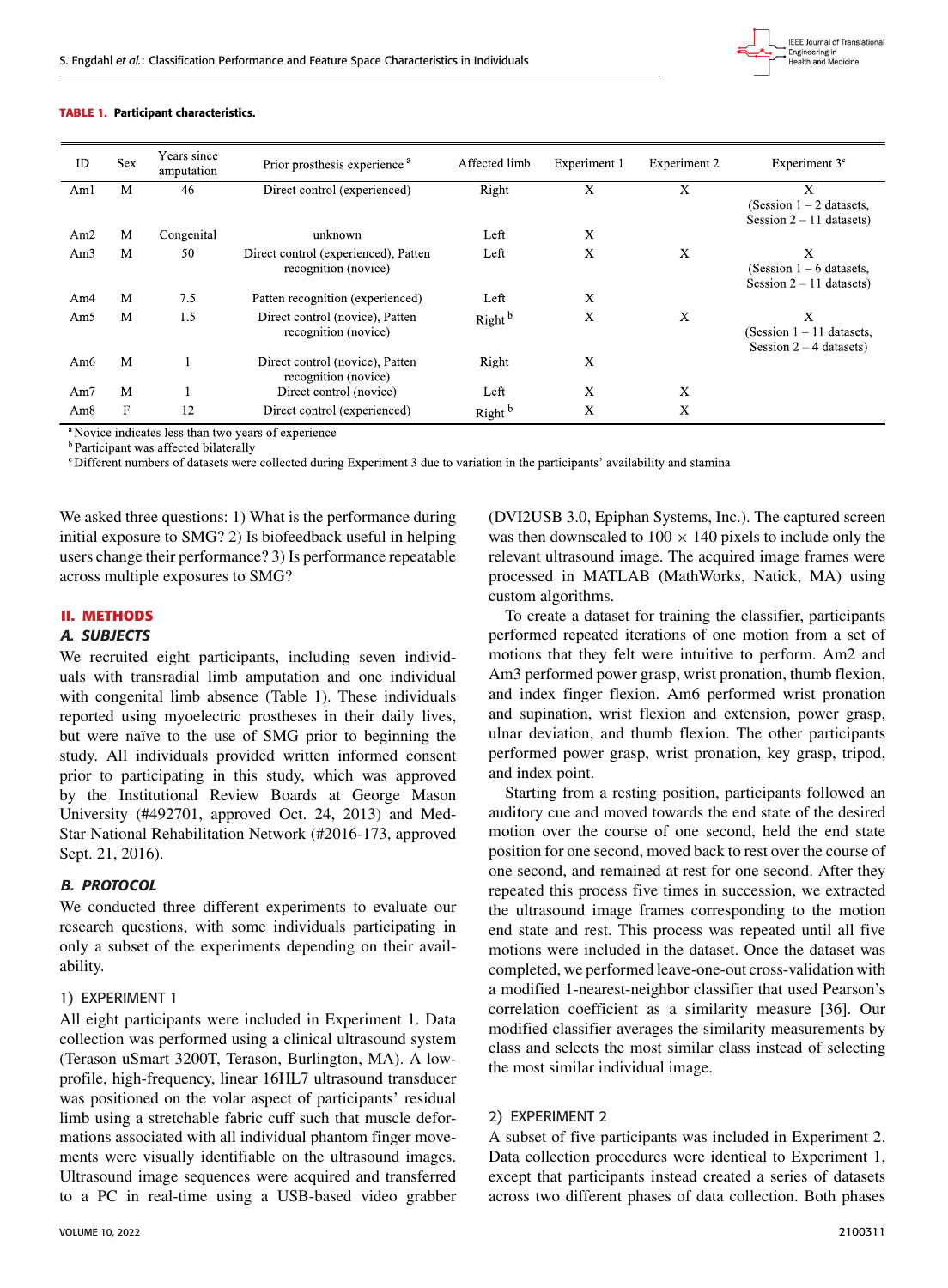

**FIGURE 1.** Visual display used to provide feedback to participants during Experiment 2. The Pearson correlation between the current ultrasound image and the first image recorded in the sequence is indicated by the blue circle. High correlation values indicate that current image is dissimilar from rest, while low values indicate similarity to rest. Correlation values for previous images remained on the display (red line) to help participants achieve consistency in the muscle deformation pattern.

occurred during a single day. Additionally, all participants performed the same five motions in Experiment 2 (power grasp, wrist pronation, key grasp, tripod, index point).

During the first phase (*baseline*), participants were asked to create three datasets to establish their baseline performance for that day. We did not provide any feedback to participants about their performance during this phase.

During the second phase (*feedback*), participants were asked to create three datasets while receiving verbal and visual biofeedback about their performance. Specifically, participants were allowed to view the ultrasound images in real-time so that they could understand their residual limb anatomy and how their muscles deformed when attempting each grasp. They were also asked to describe their sensations of phantom hand movement associated with each grasp and to demonstrate the movement using their intact hand. Based on their explanation, we offered suggestions on how they could make their movements more separable.

Participants were also given a visual cue to help them monitor the consistency in their muscle deformation patterns (Fig. 1). For each movement sequence, we calculated the Pearson correlation between the first ultrasound image frame (corresponding to a rest state) and the incoming image. The correlation value was inverted and graphically displayed in real-time such that high values indicated dissimilarity from rest (i.e., motion end state) and low values indicated similarity to rest. A ''plateau'' of high correlation values during the onesecond hold period for each motion end state would indicate that the muscle deformation pattern was similar between successive images. Thus, while this visual display does not reveal which individual muscles are being contracted, it can help participants achieve consistency in the overall deformation pattern.

Finally, participants were told the results of the crossvalidation after creating each dataset and were shown the associated confusion matrix to help them understand the source of any errors. They were also given suggestions on how they could alter their movements to try and improve the classification accuracy. For example, power grasp and key grasps were occasionally confused because these movements are fairly similar. In this case, participants might be instructed to increase thumb adduction during key grasp to further differentiate the motion from power grasp.

Although best practices for teaching SMG have not yet been established, we believe that the general principles used for teaching EMG pattern recognition should be applicable. Thus, most of the strategies we used for delivering biofeedback have been recommended in existing literature. This includes asking the user to move the phantom limb or intact hand to mirror the intended grasp [39], [51], showing the user raw signals to demonstrate that different grasps are associated with different muscle activation patterns [39], [51], offering suggestions on how to make movements more separable [51], and showing the user a confusion matrix to demonstrate which grasps were confused [51]. While the Pearson correlation display was a unique approach to this study, other studies have used visual displays to help users develop consistency in their muscle activation (e.g., [48]). It is also important to note that we did not follow a rigorously structured protocol for delivering identical feedback to every participant, but this format is similar to what is done in clinical settings for patients learning EMG pattern recognition. The prosthetist or therapist may use the same general techniques for all patients, such providing a visual display to show how different movements produce distinct muscle activity patterns or asking patients to consider the movement of their phantom hands. However, training is conducted under the clinician's supervision so that specific instructions can be customized for each patient based on their residual limb anatomy and rehabilitation goals [39], [47], [51]. Similarly, we provided the same general sources of feedback to our participants but customized the specific instructions when necessary.

# 3) EXPERIMENT 3

A subset of three participants was included Experiment 3. Data collection procedures were identical to Experiments 1, except that participants created a series of datasets across two data collection sessions occurring on separate days. All participants performed the full set of five motions in Experiment 2 (power grasp, wrist pronation, key grasp, tripod, index point). We intended to collect as many datasets as possible from each participant depending on their availability and stamina. Consequently, we obtained differing numbers of datasets across participants and sessions (Table 1).

# C. DATA ANALYSIS

The primary outcome metric was cross-validation accuracy (1), defined as the percent of data correctly classified during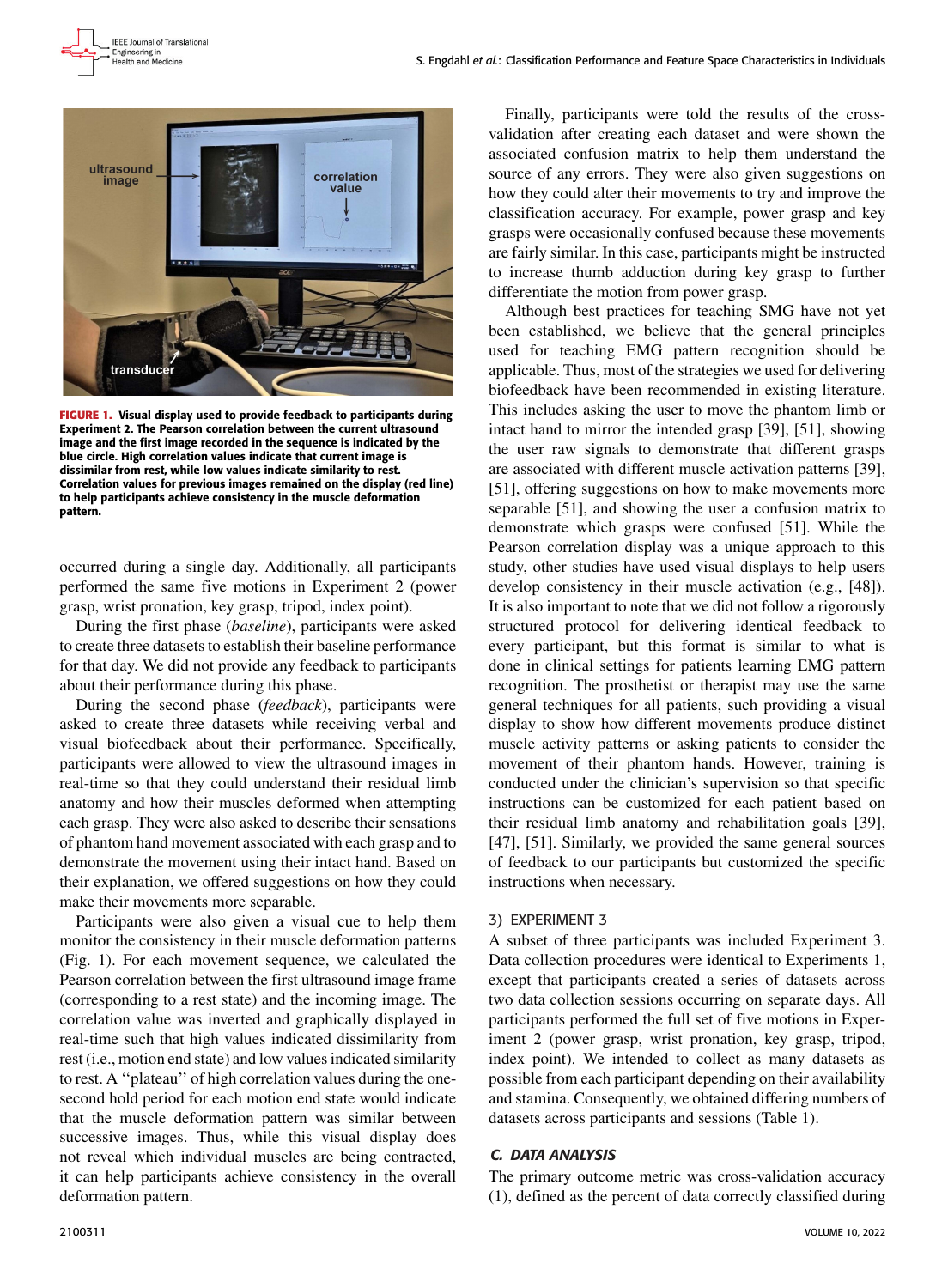the leave-one out validation process for a given dataset i:

$$
CA_i = 100 * \frac{P_{correct_i}}{P_{total_i}},
$$
\n<sup>(1)</sup>

where  $P_{correct_i}$  is the correct number of predictions by the closest-class classifier and *Ptotal<sup>i</sup>* is the total number of predictions (i.e., the total number of datapoints).

Cross-validation accuracy is a combined measurement of the user's ability to perform a motion and the classifier's ability to label individual motion performances. Since user performance and classifier performance are inherently linked in this metric, it is possible that a user's performance could change over time without affecting the cross-validation accuracy. For example, a user may perform the tripod grasp with very little variation for a given dataset, resulting in a high cross-validation accuracy. On the next dataset, they may perform the grasp with two different variations having slightly different levels of middle finger flexion. As long as the closest identified class for each of the variations is still tripod, the cross-validation accuracy would be unaffected. Therefore, we wanted to more appropriately understand the changes in user performance independent of the classifier performance.

To accomplish this goal, we performed a dimensionality reduction on all individual datasets collected from the participants during each experiment. The datasets contained all ultrasound images that were recorded for each grasp. Every  $100 \times 140$  pixel image in the dataset was represented as points in 14,000-dimensional space such that each pixel in the image corresponded to an axis in the high dimensional space. This high dimensional space was then reduced to five dimensions through principal components analysis. Next, we defined point clusters in five-dimensional space such that each cluster was comprised of all the points in an associated motion class. We then utilized several metrics to describe the characteristics of these clusters in SMG feature space, including Within-class Distance (WD), Inter-class Distance Nearest Neighbor (IDNN), Inter-class Distance All Neighbors (IDAN), Most Separable Dimension (MSD), and Mean Semi-Principal Axis (MSA) [46]. These metrics characterize the clusters' consistency or separability. If a participant's performance of a given motion becomes more similar to other performances of the same motion, the points in that motion cluster move closer together and the consistency increases. If a participant's performance of a given motion becomes more distinct from the performances of another motion, the clusters move further apart and the separability increases. A more detailed explanation of each metric is provided below.

# 1) WITHIN-CLASS DISTANCE

WD is a measure of consistency between all five repetitions of the same motion

$$
WD_j = \sum_{r=1}^{5} \sum_{k=1}^{5} \frac{dist_{kj}^{rj} * dist_{rj}^{kj}}{dist_{kj}^{rj} + dist_{rj}^{kj}}.
$$
 (2)

Here,  $dist_{kj}^{rj}$  is half the Mahalanobis distance in feature space between repetitions *r* and *k* of motion *j*, and  $dist_{rj}^{kj}$  is half the Mahalanobis distance in feature space between repetitions *k* and *r* of motion *j*

$$
dist_{kj}^{rj} = \frac{1}{2} \sqrt{\left( \left( \mu_{Trj} - \mu_{Tkj} \right)^T * S_{Trj}^{-1} * \left( \mu_{Trj} - \mu_{Tkj} \right) \right)}
$$
(3)

$$
dist_{rj}^{kj} = \frac{1}{2} \sqrt{\left( \left( \mu_{Tkj} - \mu_{Tij} \right)^T * S_{Tkj}^{-1} * \left( \mu_{Tkj} - \mu_{Tij} \right) \right)}
$$
(4)

where  $\mu_{Trj}$  and  $\mu_{Tkj}$  represent the feature vectors from repetitions *r* and *k*, respectively.  $S_{Trj}$  and  $S_{Trj}$  are the covariances from repetitions *r* and *k*, respectively. The total WD for each participant is defined as the mean WD over all *n* motions:

$$
WD_{total} = \frac{1}{n} \sum_{j=1}^{n} WD_j.
$$
 (5)

# 2) INTER-CLASS DISTANCE NEAREST NEIGHBOR IDNN is a measure of separability between different motions

$$
IDNN_i = \min_{i=1,\dots,j-1,j+1,\dots,n} \frac{dist_j^i * dist_i^j}{dist_j^i + dist_i^j}
$$
(6)

such that only the distance to a motion's nearest neighbor is included. Here,  $dist_j^i$  is half the Mahalanobis distance in feature space between motions *i* and *j*, and  $dist_i^j$  is half the Mahalanobis distance in feature space between motions *j* and *i*

$$
dist_j^i = \frac{1}{2} \sqrt{\left( \left( \mu_{Ti} - \mu_{Tj} \right)^T * S_{Ti}^{-1} * \left( \mu_{Ti} - \mu_{Tj} \right) \right)}
$$
(7)

$$
dist_i^j = \frac{1}{2} \sqrt{\left( \left( \mu_{Tj} - \mu_{Ti} \right)^T * S_{Tj}^{-1} * \left( \mu_{Tj} - \mu_{Tj} \right) \right)}
$$
(8)

where  $\mu_{Ti}$  and  $\mu_{Ti}$  represent the feature vectors from motions *i* and *j*, respectively.  $S_{Tj}$  and  $S_{Tj}$  are the covariances from motions *i* and *j*, respectively. The total IDNN for each participant is defined as the mean IDNN over all *n* motions:

$$
IDNN_{total} = \frac{1}{n} \sum_{j=1}^{n} IDNN_j.
$$
 (9)

### 3) INTER-CLASS DISTANCE ALL NEIGHBORS

IDAN is a measure of separability between different motions and is similar to IDNN, except that distances to all neighbors are included

$$
IDAN_i = \sum_{j=1}^{n} \frac{dist_j^i * dist_i^j}{dist_j^i + dist_i^j}.
$$
 (10)

The total IDAN for each participant is defined as the mean IDAN over all *n* motions:

$$
IDNN_{total} = \frac{1}{n} \sum_{j=1}^{n} IDAN_j.
$$
 (11)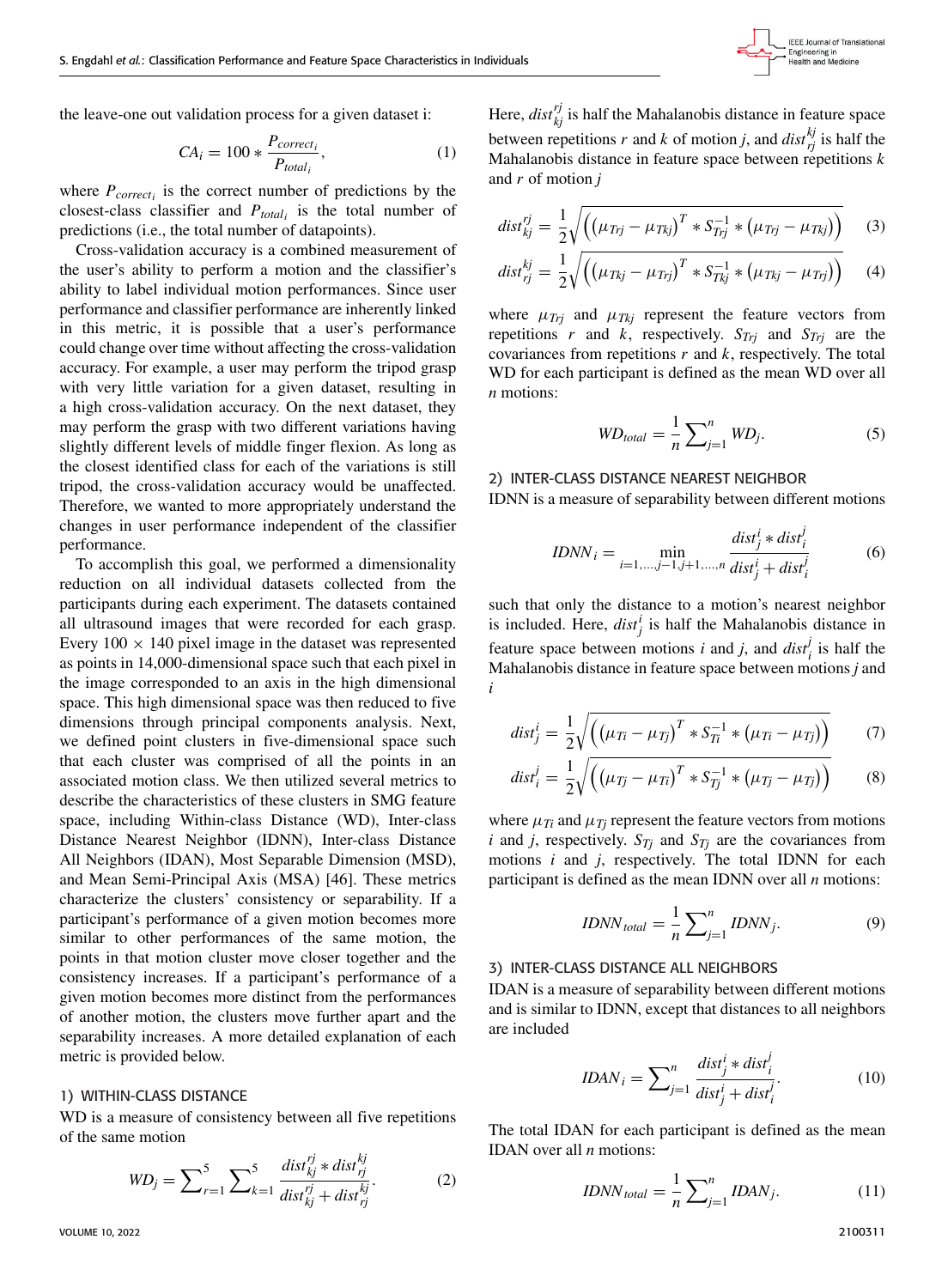

# 4) MOST SEPARABLE DIMENSION

MSD is similar to IDNN, except that only one of the five dimensions is used to determine the nearest neighbor. In this case, the dimension with the largest separability is chosen

$$
MSD_i = \min_{i=1,...,j-1,j+1,...,n} \left( \max_{d=1,...,5} \frac{dist_j^i * dist_i^j}{dist_j^i + dist_i^j} \right) \tag{12}
$$

The total MSD for each participant is defined as the mean MSD over all *n* motions:

$$
MSD_{total} = \frac{1}{n} \sum_{j=1}^{n} MSD_j.
$$
 (13)

## 5) MEAN SEMI-PRINCIPAL AXIS

MSA is a measure of variability for a given motion and is calculated as a geometric mean

$$
MSA_k = \left(\prod_{k=1}^5 a_k\right)^{\frac{1}{5}}\tag{14}
$$

where  $a_k$  is the semi-principal axes of the hyperellipsoids. The total MSA for each participant is defined as the mean MSA over all *n* motions:

$$
MSA_{total} = \frac{1}{n} \sum_{j=1}^{n} MSA_j.
$$
 (15)

# D. STATISTICAL ANALYSIS

For Experiment 2, we compared each outcome metric (crossvalidation accuracy, WD, IDNN, IDAN, MSD, MSA) from the *baseline* phase to the means from the *feedback* phase using the following linear mixed model

$$
Y_{ij} = \beta_0 + b_i + \beta_1 X_{ij} + \epsilon_{ij},\tag{16}
$$

where  $Y_{ij}$  is the outcome metric for the *i*th subject at the *j*th measurement,  $X_{ij}$  is a dichotomous variable with value 0 for the *baseline* phase and 1 for the *feedback* phase,  $\epsilon_{ij}$  is the residual error, and  $b_i$  is a random intercept accounting for within-subject correlations among repeated measures. Both  $b_i$  and  $\epsilon_{ij}$  are assumed to be normally distributed and independent. The baseline phase is treated as the reference level. To account for the small sample size and potential violation of the model assumptions, we used the permutation test [52] to assess significance ( $\alpha = 0.05$ ). One-sided pvalues were based on 1000 permuted samples.

To assess whether there was a change over time for the outcomes, we fit the same model as (16) but replaced the dichotomous variable  $X_{ij}$  with the normalized time from the first measurement in the *baseline* phase. It is worth noting that it is not appropriate to include both normalized time and the dichotomous feedback variable in the linear mixed models since they are highly correlated with a Pearson correlation coefficient 0.923 ( $p < 1.0e-12$ ).

To evaluate the effect of the feature space metrics on crossvalidation accuracy, we fit the following linear mixed model

$$
Y_{ij} = \beta_0 + b_i + \beta_1 X_{ij1} + \beta_2 W D_{ij} + \beta_3 IDNN_{ij} + \beta_4 IDAN_{ij} + \beta_5 MSD_{ij} + \beta_6 MSA_{ij} + \epsilon_{ij}, \quad (17)
$$



**FIGURE 2.** Between-subject average (grey bar) and per-subject (colored bars) cross-validation accuracy. Error bar represents standard deviation.

where  $X_{ij}$  is either a dichotomous variable with value 0 for the *baseline* phase and 1 for the *feedback* phase or the normalized time, and *WDij*, *IDNNij*, *IDANij*, *MSDij*, *MSAij* are the feature space metrics. The baseline phase is treated as the reference level. Two-sided p-values were based on 1000 permuted samples.

For Experiment 3, we compared each outcome metric between sessions 1 and 2. We fit the following linear mixed model

$$
Y_{ij} = \beta_0 + b_i + \beta_1 X_{ij1} + \beta_2 X_{ij2} + \epsilon_{ij},
$$
 (18)

where  $X_{ij1}$  is the normalized time from the first measurement in the *baseline* phase, and *Xij*<sup>2</sup> takes value 0 for session 1 and 1 for session 2. Compared to (16), this model includes two covariates. Since the phase variable and the normalized time are highly correlated and there were very few observations for some phases in some subjects, we choose to compare the mean outcomes between session 1 and session 2 while controlling for the confounding effects of the normalized time. To account for the small sample size and potential violation of the model assumptions, we used the permutation test [52] to assess significance ( $\alpha = 0.05$ ). Two-sided pvalues were based on 1000 permuted samples.

To evaluate the effect of the feature space metrics on crossvalidation accuracy, we fit the following linear mixed model

$$
Y_{ij} = \beta_0 + b_i + \beta_1 X_{ij1} + \beta_2 X_{ij2} + \beta_3 W D_{ij} + \beta_4 IDNN_{ij}
$$
  
+  $\beta_5 IDAN_{ij} + \beta_6 MSD_{ij} + \beta_7 MSA_{ij} + \epsilon_{ij}$ , (19)

where  $X_{ij1}$  is the normalized time from the first measurement in the *baseline* phase, and *Xij*<sup>2</sup> takes value 0 for session 1 and 1 for session 2. Two-sided p-values were based on 1000 permuted samples.

# **III. RESULTS**

# A. EXPERIMENT 1

The average cross-validation accuracy across subjects was 96.2  $\pm$  5.9%, with a range of 83.2% to 100% (Fig. 2). The SMG feature space metrics were moderately correlated with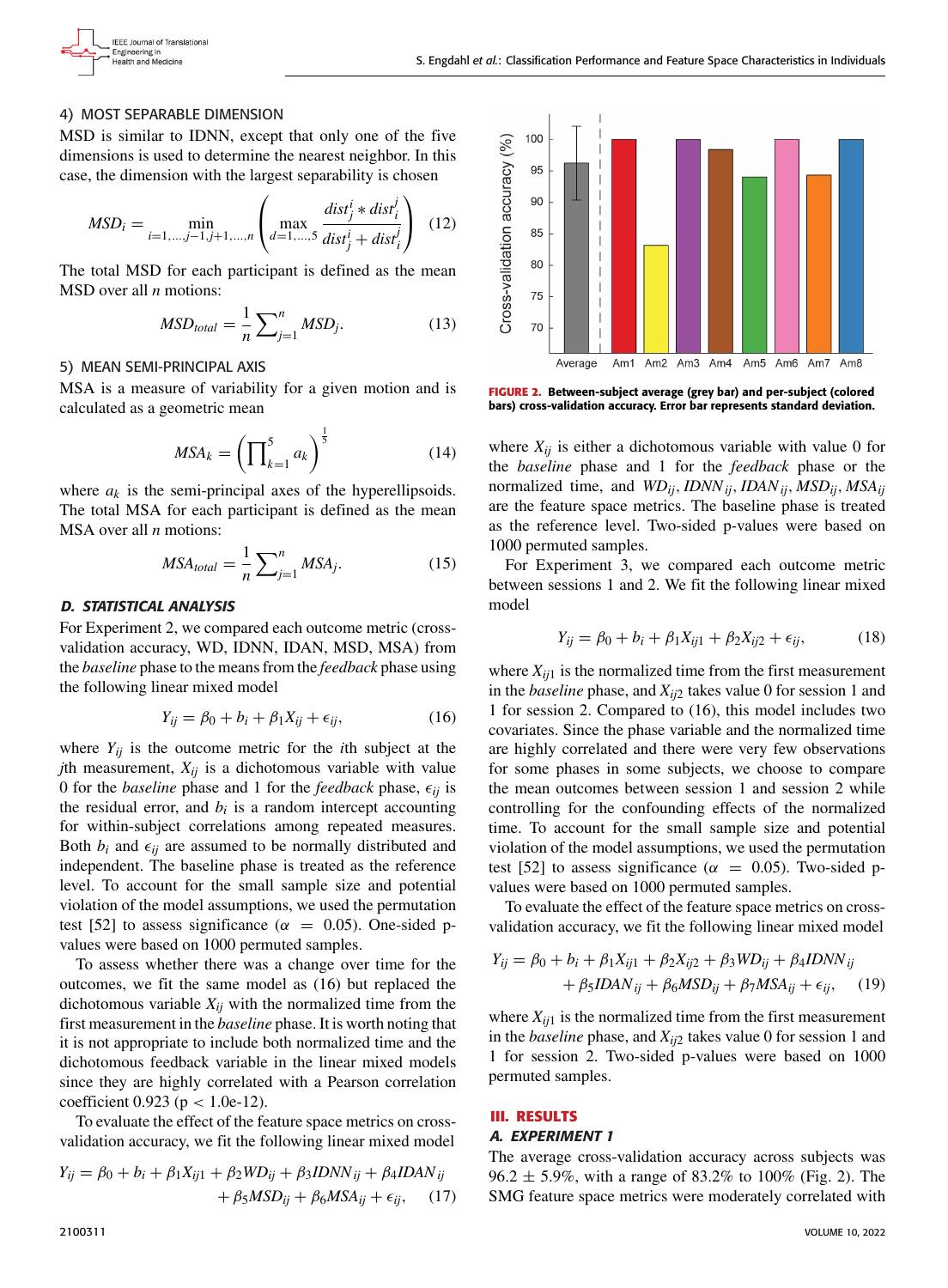



**FIGURE 3.** Average between-subject (grey bars) and within-subject (colored bars) cross-validation accuracy for each phase. Error bars represent standard deviation.

cross-validation accuracy  $(0.47 < |r| < 0.76$ ; Supplementary Fig. S1), although none of the correlations were significant except for WD  $(p = 0.03)$ . Grasp-specific metrics did not follow a consistent trend, but wrist pronation and/or supination often had the lowest MSA and highest IDNN, IDAN, and MSD among all grasps collected from individual participants (Supplementary Figs. S2-S6).

# B. EXPERIMENT 2

Cross-validation accuracy exceeded 77% for all 30 datasets collected across participants. Furthermore, 19 of these datasets had a cross-validation accuracy of at least 95%. The average cross-validation accuracy was 93% or higher for both phases (*baseline*: 93.1 ± 4.6%; *feedback*: 96.3  $\pm$  2.1%; Fig. 3). The average elapsed collection time was  $69 \pm 47$  minutes (Supplementary Fig. S7), although this value is elevated by the unusually long testing time for Am7 (151 minutes). The elapsed time was much more consistent across the remaining subjects (49  $\pm$  14 minutes). There was no significant effect of phase ( $p = 0.08$ ) or elapsed time  $(p = 0.141)$  on cross-validation accuracy (Supplementary Tables S1 and S2).

Although overall cross-validation accuracy for all five grasps was generally high, the accuracy values for individual grasps reveal that there was occasional misclassification. However, visual inspection of the misclassification rates across all six datasets for each participant shows no obvious patterns over time (Supplementary Fig. S8).

There was a significant increase in IDNN ( $p = 0.012$ ) and IDAN (p = 0.012) from the *baseline* phase to the *feedback* phase. Similarly, there was a significant increase in IDNN  $(p = 0.032)$  and IDAN  $(p = 0.018)$  over time. There were no significant changes in the other feature space metrics between phases or over time (Supplementary Tables S1 and S2). The overall range for each metric varied slightly between participants (Supplementary Fig. S9). Of the five feature

space metrics, only MSD had a marginally significant effect on cross-validation accuracy (Supplementary Table S3).

# C. EXPERIMENT 3

The cross-validation accuracy did not change significantly between sessions (session 1:  $96.9 \pm 2.7\%$ , session 2: 96.7  $\pm$  1.4%; p = 0.586; Fig. 4). There was a significant increase in IDNN ( $p = 0.013$ ), IDAN ( $p = 0.038$ ), and MSA  $(p < 0.001)$  between sessions, but no change in the other feature space metrics (Supplementary Table S4). The overall range for each metric varied slightly between participants (Supplementary Figs. S10-S12). None of the five feature space metrics had a significant effect on cross-validation accuracy (Supplementary Table S5).

#### **IV. DISCUSSION**

The primary purpose of this study was to characterize user performance during their first and subsequent exposures to SMG. We demonstrated that participants' classification performance during their first experience with SMG was very strong (96.2  $\pm$  5.9%). Am2 had the poorest performance of all the participants (83.2%), which may be a consequence of having congenital limb absence. It is possible that Am2 had a limited phantom hand sensations or proprioceptive sense in his residual limb, making it challenging to perform the hand gestures. Nonetheless, his performance was still stronger than some first-time users of EMG pattern recognition, who have achieved classification accuracies as low as 77.5% for nine motion classes [43]. Am2's performance may have improved with additional practice, but we could not test this hypothesis because he was unable to participate in Experiment 2.

We found that most participants were able to generate the requisite control signals on their first try, even without biofeedback. There may be different explanations, but one possibility is that SMG provides both spatial and temporal information within the ultrasound image sequence about the user's muscle deformation. This means the problem of low specificity between muscles due to cross-talk and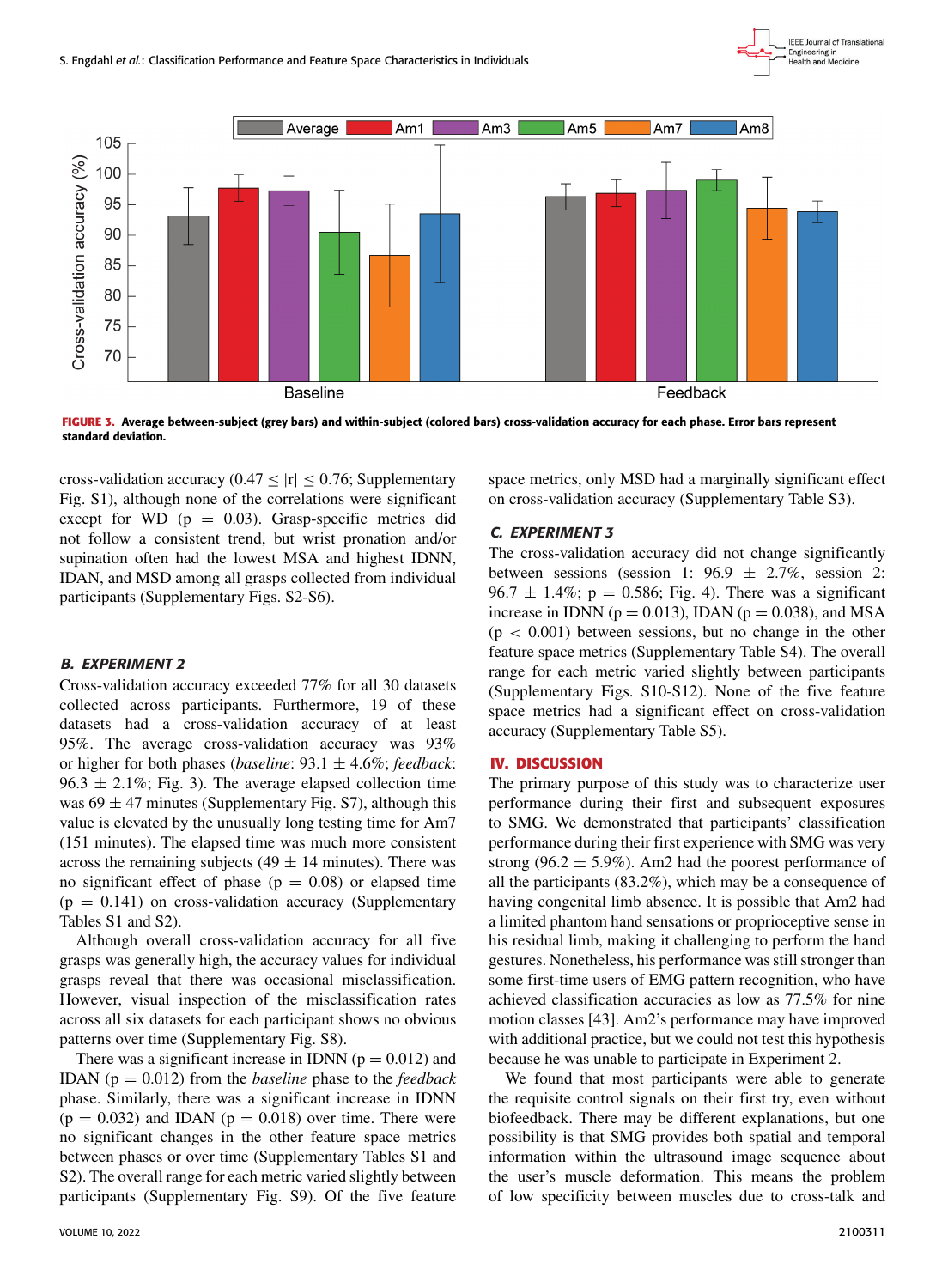



**FIGURE 4.** Average between-subjects (grey bars) and within-subject (colored bars) cross-validation accuracy for each session. Error bars represent standard deviation.

co-activation is avoided. In turn, users are able to generate muscle contractions that are congruent with the intended grasp, without needing to modify the contraction to make it more distinct from other grasps. These results indicate that one important clinical benefit of SMG is to enable prosthetists to quickly assess a prospective user's ability to generate consistent and separable control signals. This assessment may allow the prosthetist to determine an appropriate treatment plan without requiring the user to go through a lengthy preprosthetic training phase.

Although our participants' classification performance was strong even upon their first exposure to SMG, we asked whether their performance could improve further. In fact, their classification performance did not systematically change with the provision of biofeedback or between different data collection sessions. Nonetheless, it should be acknowledged that we cannot fully distinguish between the effects of repetitive practice and provision of biofeedback on classification performance during Experiment 2. Inclusion of a control group that underwent repeated exposures to SMG without biofeedback could have clarified whether these factors are dissociable, but it was infeasible to recruit an additional set of participants with limb loss. Another possibility would be to include an interaction term in the linear mixed models, but we chose not to do this because of the small sample size. However, visual inspection of the results leads us to believe that an interaction term would not have been significant even if it was included.

Most participants experienced small fluctuations in performance between datasets due to isolated misclassifications. These misclassifications may result from problems such as movement of the transducer with respect to the residual limb or minor variations in the muscle deformation patterns, which likely can be addressed with appropriate intervention (i.e., a more secure transducer mounting system or a classification algorithm less sensitive to variation than 1-nearest neighbor). While we do not believe the transient offline misclassifications observed in this study negate the potential viability of SMG as a control modality, additional study will be required to determine how significantly real-time misclassifications impact user performance in functional settings.

The lack of an online evaluation in this study is a limitation, as it is widely acknowledged that offline classification performance is not necessarily a definitive predictor of realtime control ability [53]. A variety of virtual testing environments, such as the Target Achievement Control test [54], have been developed to characterize user control strategies beyond simple classification accuracy and we are planning to include similar approaches in future studies. Testing with a physical prosthesis will also be necessary to explore the effect of factors like changes in arm position, sensor shifting, sweating, muscle fatigue, or changes in signal characteristics over time [55], which can degrade classification accuracy and require users to retrain the classifier after some period of use. We plan to characterize these issues in future work, as this is a crucial step in demonstrating the real-world viability of SMG.

We also noted inconsistencies in how the SMG feature space metrics changed with provision of biofeedback or between different data collection sessions. For both Experiments 2 and 3, distance between clusters increased according to IDNN and IDAN, suggesting that separability between grasps improved with biofeedback or between days. MSA also increased between days for Experiment 3, which indicates greater variability in how the grasps were performed.

Interestingly, the overall classification accuracy was stable despite these alterations in how participants performed the grasps. While it might be expected that classification accuracy would increase with greater intercluster distance and decrease with greater cluster variability, these relationships were not evident in our results. Given that the feature space metrics only explained 49.8-59.5% of the variability in classification accuracy (Supplemental Tables S3 and S5), this could mean that classification accuracy is related to other feature space patterns that were not quantified here.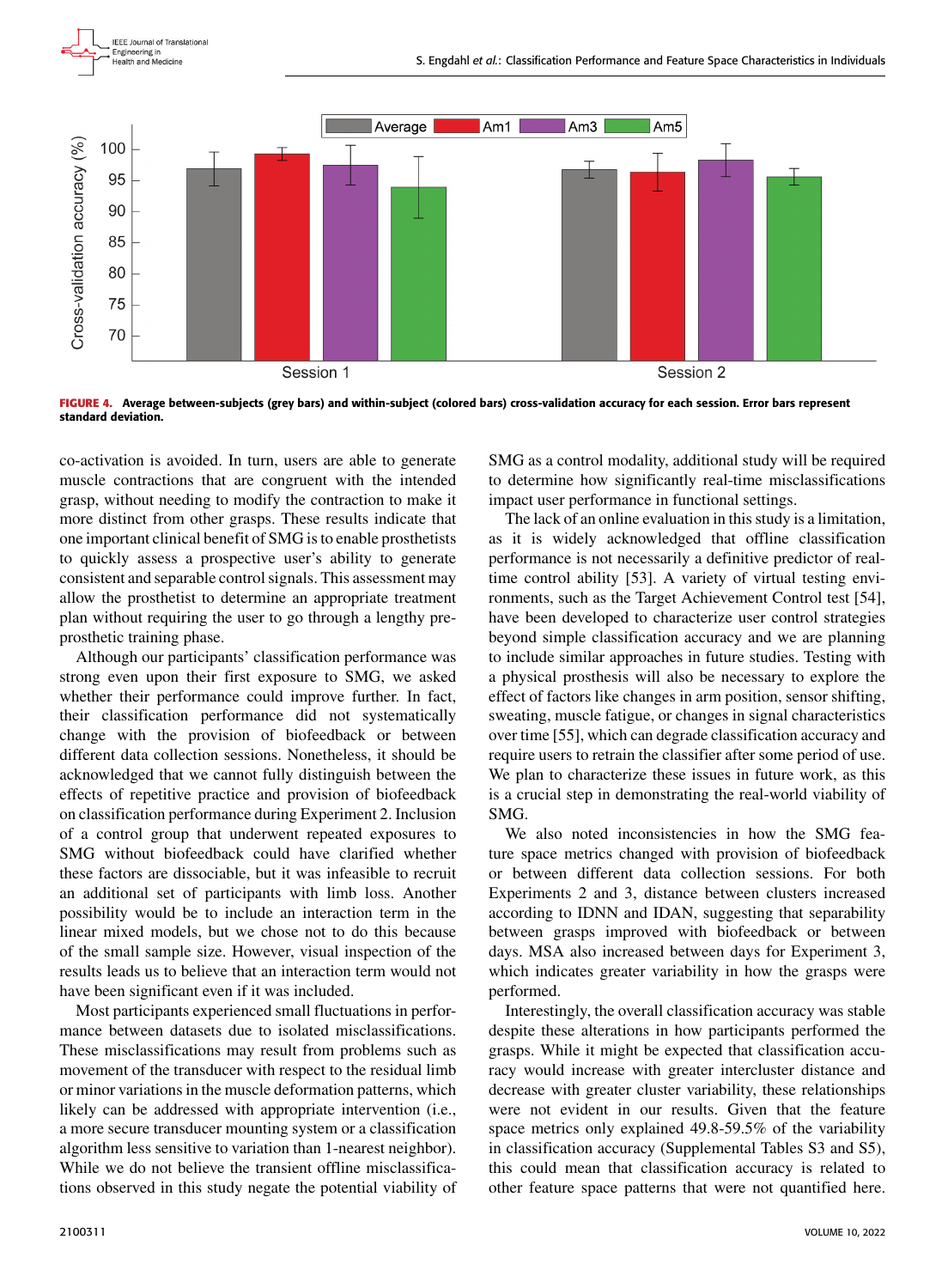

Alternatively, this finding may indicate that there are many ways to perform a grasp without sacrificing classification accuracy. The motor system is redundant and the same movement can be achieved through multiple muscle activation patterns. It is possible that our analysis method of using dimensionality reduction accounted for this redundancy during movement classification, but the differences in activation patterns persist in the other feature space metrics. Regardless, there is a precedent for this complex relationship between classification performance and feature space within the EMG literature, which has similarly reported discrepancies in how classification performance relates to EMG signal pattern characteristics [43]–[49]. However, most of these studies quantified real-time classification performance, rather than offline performance like in our study. Further comparison with the EMG literature should be withheld until real-time SMG performance can be studied.

Our finding that participants were immediately able to generate separable movements and could consistently repeat those movements represents a significant benefit of SMG. In comparison, people do not naturally have much experience with modulating EMG patterns [40], nor is it clear which EMG signal pattern characteristics are most relevant to classification performance [46]. It is therefore difficult to know how to effectively train users on EMG pattern recognition. As a result, pre-prosthetic training protocols can be lengthy, involving practice over multiple sessions or days with [43], [46] or without [44], [45] the provision of external feedback in order to improve classification performance. Developing training protocols and delineating relationships between signal pattern characteristics and classification performance appears to be less critical with SMG, as users seem capable of achieving successful classification without intervention.

Shortening the pre-prosthetic training phase with SMG could enable patients to devote more resources towards functional training with a physical prosthesis, which may still require involvement from a therapist. Furthermore, rapid pre-prosthetic training can simplify the process by which prosthetists evaluate whether patients are cognitively and physiologically able to use SMG. This evaluation could perhaps be completed in a single clinical visit, allowing prosthetists to proceed more quickly with socket fabrication if the patient has demonstrated an ability to use SMG or to recommend an alternative control modality if they are unable to use SMG.

A reduction in the amount of pre-prosthetic training may also help diminish barriers to prosthesis access in the United States, where few clinicians specialize in caring for people with upper limb loss or have experience with justifying a course of treatment to insurers [11]. For these reasons, it is perhaps unsurprising that one survey reported 35% of individuals with unilateral upper limb loss received no training of any kind and only 22% received more than 10 hours of training from a prosthetist or therapist [56]. Therapy is an essential component of the rehabilitation

process and the receipt of training to use a first prosthesis has been associated with increased satisfaction [9]. Thus, we hypothesize that SMG may create a potential for increased satisfaction without the need for extensive involvement from a therapist. Experiencing an early sense of accomplishment from successfully learning the control strategy may also motivate users to continue practicing with the prosthesis and could reduce the likelihood that they abandon prosthesis use. We hope to investigate this hypothesis in future studies.

One limitation of this study is that sample size was small and the variability between participants may have reduced our ability to detect statistically significant results. While having a larger sample size would be useful, it should also be acknowledged that the characteristics of individuals with upper limb loss can be very heterogeneous and generalizing beyond the study sample should be done cautiously. As an example, Am7 had poorer classification performance in Experiment 2 compared to the other participants and required over twice as much time to create each dataset (Supplementary Fig. S7). Am7 had undergone amputation about one year prior to this study and was an extremely inexperienced myoelectric prosthesis user, having owned his prosthesis for only one week. He had significant muscle atrophy in his residual limb as a result of this disuse, which may have contributed to his difficulties with generating muscle contractions and relaxing his muscles to a ''resting'' position between repeated grasps. While these challenges wouldn't necessarily preclude him from becoming a proficient SMG user, it is important to consider factors like this when assessing a patient's potential for success with SMG. Thus, evaluations should be made on a case-by-case basis.

Additionally, we did not quantify the degree to which participants changed their performance after specific feedback was given. Since the initial classification accuracy was high, there was limited room for improvement. In future studies involving functional testing with a terminal device, we will quantify the specific ways in which feedback can improve performance.

Another limitation is that we utilized a commerciallyavailable ultrasound imaging system with an array transducer. For translation of SMG technology to practical prosthesis sockets, we anticipate utilizing single-element transducers with low power electronics. Our previous work has indicated that the classification accuracy with sparse sensing is not compromised [57]. However, this result has yet to be validated in individuals with limb loss. We are currently developing fully-integrated prototype SMG systems and additional studies are planned in the future.

Finally, it should be noted that the reported classification accuracies were obtained using a 1-nearest neighbor classifier. We purposely utilized one of the simplest classifiers in an effort to decouple user performance from classifier performance. More sophisticated classifiers commonly used for EMG pattern recognition, such as linear discriminant analysis, are expected to provide improved classification accuracy.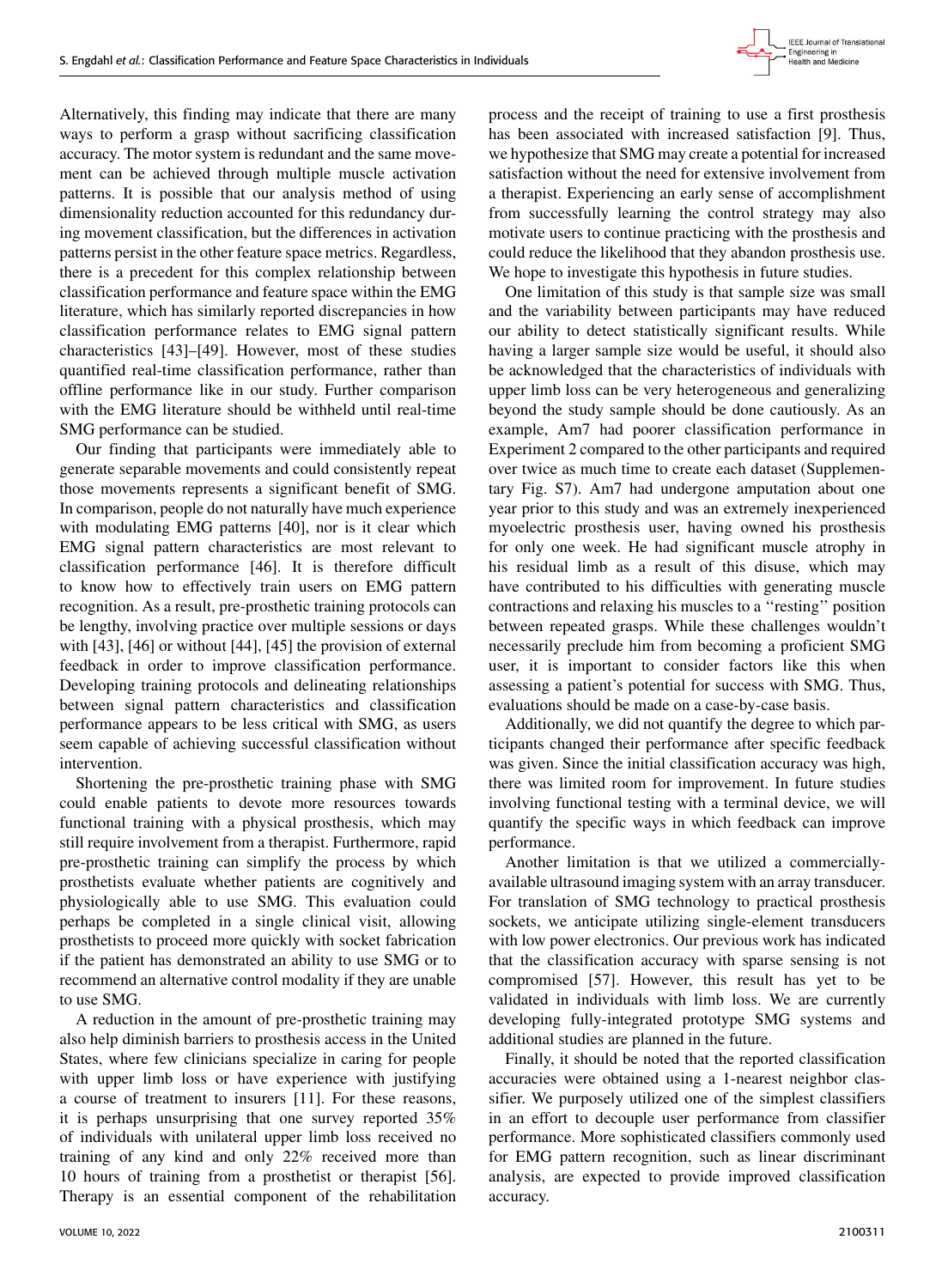

# **V. CONCLUSION**

This study quantified classification performance and the associated SMG feature space for individuals with upper limb loss during their initial and subsequent exposures to SMG. We showed that participants could immediately achieve high motion classification accuracies and that their performance did not change with the provision of biofeedback or across multiple exposures to SMG. Some of the SMG feature space characteristics changed despite the stable classification accuracy, suggesting that these metrics do not fully predict classification performance. If SMG is deployed clinically in the future, the process of assessing patient suitability for SMG during pre-prosthetic training could be completed quickly, which ultimately may improve patient access to timely and appropriate care.

# **ACKNOWLEDGMENT**

The authors would like to thank the participants for their involvement in this study. Opinions, interpretations, conclusions, and recommendations are those of the authors and are not necessarily endorsed by the Department of Defense or National Institutes of Health.

# **REFERENCES**

- [1] E. A. Biddiss and T. T. Chau, ''Upper limb prosthesis use and abandonment: A survey of the last 25 years,'' *Prosthet. Orthot. Int.*, vol. 31, no. 3, pp. 236–257, 2007, doi: [10.1080/03093640600994581.](http://dx.doi.org/10.1080/03093640600994581)
- [2] K. Østlie, I. M. Lesjø, R. J. Franklin, B. Garfelt, O. H. Skjeldal, and P. Magnus, ''Prosthesis rejection in acquired major upper-limb amputees: A population-based survey,'' *Disab. Rehabil. Assist. Technol.*, vol. 7, no. 4, pp. 294–303, 2012, doi: [10.3109/17483107.2011.635405.](http://dx.doi.org/10.3109/17483107.2011.635405)
- [3] L. V. McFarland, S. L. H. Winkler, A. W. Heinemann, M. Jones, and A. Esquenazi, ''Unilateral upper-limb loss: Satisfaction and prostheticdevice use in veterans and servicemembers from Vietnam and OIF/OEF conflicts,'' *J. Rehabil. Res. Develop.*, vol. 47, no. 4, pp. 299–316, 2010.
- [4] P. J. Kyberd and W. Hill, "Survey of upper limb prosthesis users in Sweden, the United Kingdom and Canada,'' *Prosthet. Orthot. Int.*, vol. 35, no. 2, pp. 234–241, 2011, doi: [10.1177/0309364611409099.](http://dx.doi.org/10.1177/0309364611409099)
- [5] E. Biddiss, D. Beaton, and T. Chau, ''Consumer design priorities for upper limb prosthetics,'' *Disabil. Rehabil. Assist. Technol.*, vol. 2, no. 6, pp. 346–357, 2007.
- [6] Management of Upper Extremity Amputation Rehabilitation Working Group. (2014). *VA/DoD Clinical Practice Guideline for the Management of Upper Extremity Amputation Rehabilitation*. Accessed: Jan. 1, 2015. [Online]. Available: https://www.healthquality.va.gov/guidelines/Rehab/UEAR/VADoDCPG ManagementofUEAR121614Corrected508.pdf
- [7] L. M. Smurr, K. Gulick, K. Yancosek, and O. Ganz, ''Managing the upper extremity amputee: A protocol for success,'' *J. Hand Therapy*, vol. 21, no. 2, pp. 160–176, 2008.
- [8] K. Østlie, I. M. Lesjø, R. J. Franklin, B. Garfelt, O. H. Skjeldal, and P. Magnus, ''Prosthesis use in adult acquired major upper-limb amputees: Patterns of wear, prosthetic skills and the actual use of prostheses in activities of daily life,'' *Disab. Rehabil., Assistive Technol.*, vol. 7, no. 6, pp. 479–493, Nov. 2012.
- [9] L. Resnik, M. Borgia, A. W. Heinemann, and M. A. Clark, ''Prosthesis satisfaction in a national sample of veterans with upper limb amputation,'' *Prosthetics Orthotics Int.*, vol. 44, no. 2, pp. 81–91, Apr. 2020, doi: [10.1177/0309364619895201.](http://dx.doi.org/10.1177/0309364619895201)
- [10] C. P. F. Pasquina, A. J. Carvalho, and T. P. Sheehan, "Ethics in rehabilitation: Access to prosthetics and quality care following amputation,'' *AMA J. Ethics*, vol. 17, no. 6, pp. 535–546, 2015.
- [11] *The Promise of Assistive Technology to Enhance Activity and Work Participation*, Nat. Academies Sci., Eng., Med., Nat. Academies Press, Washington, DC, USA, 2017.
- [12] E. A. Clancy, E. L. Morin, and R. Merletti, ''Sampling, noise-reduction and amplitude estimation issues in surface electromyography,'' *J. Electromyogr. Kinesiol.*, vol. 12, no. 1, pp. 1–16, Feb. 2002.
- [13] B. Graimann and H. Dietl, "Introduction to upper limb prosthetics," in *Introduction to Neural Engineering for Motor Rehabilitation*, D. Farina, W. Jensen, M. Akay, Eds. Hoboken, NJ, USA: Wiley, 2013, pp. 267–290, doi: [10.1002/9781118628522.ch14.](http://dx.doi.org/10.1002/9781118628522.ch14)
- [14] Y. K. Kong, M. S. Hallbeck, and M. C. Jung, "Crosstalk effect on surface electromyogram of the forearm flexors during a static grip task,'' *J. Electromyogr. Kinesiol.*, vol. 20, no. 6, pp. 1223–1229, 2010, doi: [10.1016/j.jelekin.2010.08.001.](http://dx.doi.org/10.1016/j.jelekin.2010.08.001)
- [15] H. van Duinen, S. C. Gandevia, and J. L. Taylor, ''Voluntary activation of the different compartments of the flexor digitorum profundus,'' *J. Neurophysiol.*, vol. 104, no. 6, pp. 3213–3221, 2010, doi: [10.1152/jn.00470.2010.](http://dx.doi.org/10.1152/jn.00470.2010)
- [16] H. van Duinen, W. S. Yu, and S. C. Gandevia, "Limited ability to extend the digits of the human hand independently with extensor digitorum,'' *J. Physiol.*, vol. 587, no. 20, pp. 4799–4810, 2009, doi: [10.1113/jphysiol.2009.177964.](http://dx.doi.org/10.1113/jphysiol.2009.177964)
- [17] T. L. McIsaac and A. J. Fuglevand, ''Motor-unit synchrony within and across compartments of the human flexor digitorum superficialis,'' *J. Neurophysiol.*, vol. 97, no. 1, pp. 550–556, 2007, doi: [10.1152/jn.01071.2006.](http://dx.doi.org/10.1152/jn.01071.2006)
- [18] C. Cipriani et al., "Online myoelectric control of a dexterous hand prosthesis by transradial amputees,'' *IEEE Trans. Neural Syst. Rehabil. Eng.*, vol. 19, no. 3, pp. 260–270, Jan. 2011, doi: [10.1109/TNSRE.2011.2108667.](http://dx.doi.org/10.1109/TNSRE.2011.2108667)
- [19] N. Jiang, H. Rehbaum, I. Vujaklija, B. Graimann, and D. Farina, ''Intuitive, online, simultaneous, and proportional myoelectric control over two degrees-of-freedom in upper limb amputees,'' *IEEE Trans. Neural Syst. Rehabil. Eng.*, vol. 22, no. 3, pp. 501–510, Aug. 2014, doi: [10.1109/TNSRE.2013.2278411.](http://dx.doi.org/10.1109/TNSRE.2013.2278411)
- [20] A. M. Simon, L. J. Hargrove, B. A. Lock, and T. A. Kuiken, ''Target achievement control test: Evaluating real-time myoelectric patternrecognition control of multifunctional upper-limb prostheses,'' *J. Rehabil. Res. Dev.*, vol. 48, no. 6, pp. 27–619, 2011.
- [21] S. Amsuess *et al.*, "Context-dependent upper limb prosthesis control for natural and robust use,'' *IEEE Trans. Neural Syst. Rehabil. Eng.*, vol. 24, no. 7, pp. 744–753, Jul. 2016, doi: [10.1109/TNSRE.2015.2454240.](http://dx.doi.org/10.1109/TNSRE.2015.2454240)
- [22] T. A. Kuiken, L. A. Miller, K. Turner, and L. J. Hargrove, ''A comparison of pattern recognition control and direct control of a multiple Degree-of-Freedom transradial prosthesis,'' *IEEE J. Transl. Eng. Health Med.*, vol. 4, pp. 1–8, 2016, doi: [10.1109/JTEHM.2016.2616123.](http://dx.doi.org/10.1109/JTEHM.2016.2616123)
- [23] L. Resnik, H. Huang, A. Winslow, D. L. Crouch, F. Zhang, and N. Wolk, ''Evaluation of EMG pattern recognition for upper limb prosthesis control: A case study in comparison with direct myoelectric control,'' *J. NeuroEng. Rehabil.*, vol. 15, no. 1, p. 23, 2018, doi: [10.1186/s12984-018-0361-3.](http://dx.doi.org/10.1186/s12984-018-0361-3)
- [24] A. M. Simon, K. L. Turner, L. A. Miller, L. J. Hargrove, and T. A. Kuiken, ''Pattern recognition and direct control home use of a multi-articulating hand prosthesis,'' in *Proc. IEEE 16th Int. Conf. Rehabil. Robot. (ICORR)*, Jun. 2019, pp. 386–391, doi: [10.1109/ICORR.2019.8779539.](http://dx.doi.org/10.1109/ICORR.2019.8779539)
- [25] A. W. Franzke et al., "Users' and therapists' perceptions of myoelectric multi-function upper limb prostheses with conventional and pattern recognition control,'' *PLoS ONE*, vol. 14, no. 8, Aug. 2019, Art. no. e0220899, doi: [10.1371/journal.pone.0220899.](http://dx.doi.org/10.1371/journal.pone.0220899)
- [26] L. J. Resnik, F. Acluche, and S. Lieberman Klinger, "User experience of controlling the DEKA arm with EMG pattern recognition,'' *PLoS ONE*, vol. 13, no. 9, Sep. 2018, Art. no. e0203987.
- [27] Y. P. Zheng, M. M. F. Chan, J. Shi, X. Chen, and Q. H. Huang, ''Sonomyography: Monitoring morphological changes of forearm muscles in actions with the feasibility for the control of powered prosthesis,'' *Med. Eng. Phys.*, vol. 28, no. 5, pp. 405–415, Jun. 2006, doi: [10.1016/j.medengphy.2005.07.012.](http://dx.doi.org/10.1016/j.medengphy.2005.07.012)
- [28] J. Guo, Y. Zheng, Q. Huang, and X. Chen, ''Dynamic monitoring of forearm muscles using one-dimensional sonomyography system,'' *J. Rehabil. Res. Dev.*, vol. 45, no. 1, p. 187, 2008.
- [29] X. Chen, Y.-P. Zheng, J.-Y. Guo, and J. Shi, ''Sonomyography (SMG) control for powered prosthetic hand: A study with normal subjects,'' *Ultrasound Med. Biol.*, vol. 36, no. 7, pp. 1076–1088, Jul. 2010, doi: [10.1016/j.ultrasmedbio.2010.04.015.](http://dx.doi.org/10.1016/j.ultrasmedbio.2010.04.015)
- [30] C. Castellini, G. Passig, and E. Zarka, ''Using ultrasound images of the forearm to predict finger positions,'' *IEEE Trans. Neural Syst. Rehabil. Eng.*, vol. 20, no. 6, pp. 788–797, Jul. 2012, doi: [10.1109/TNSRE.2012.2207916.](http://dx.doi.org/10.1109/TNSRE.2012.2207916)